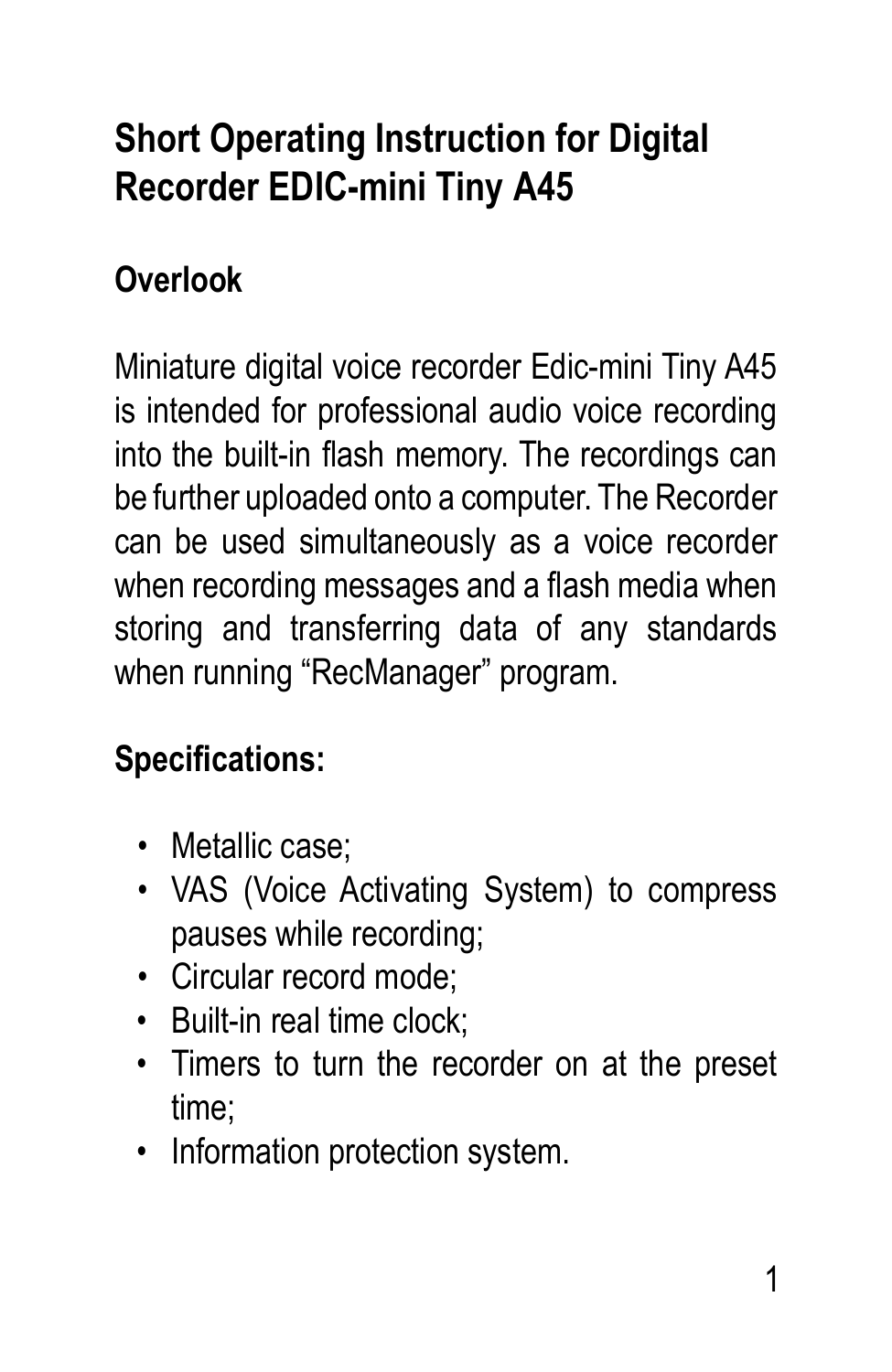#### **Recorder's Appearance**

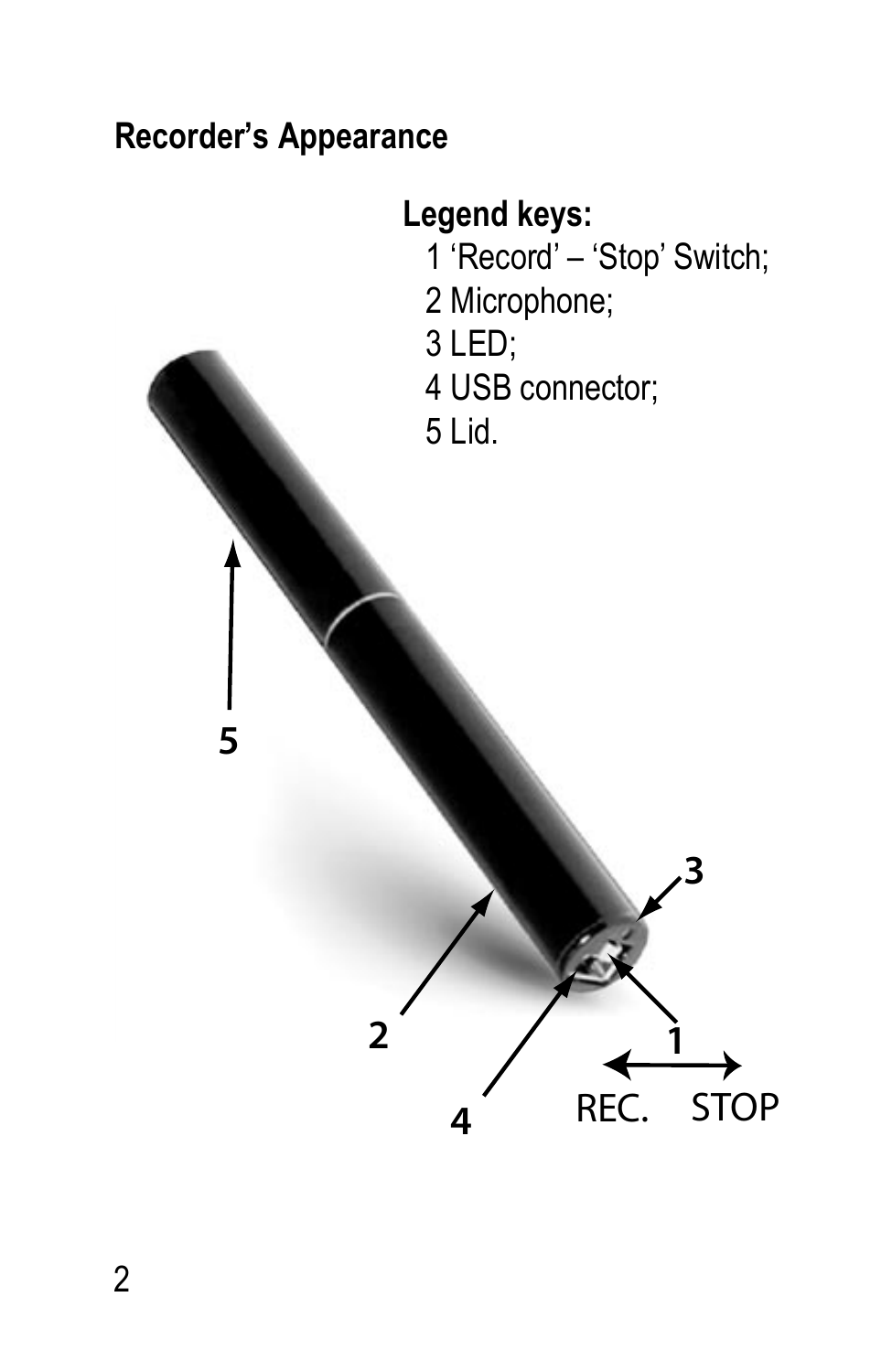## **Technical Characteristics:**

- Battery life in record mode (8 K Hz, without compression): up to 64 hours;
- Battery life in stand-by mode: up to 7 months;
- Battery life in record mode with VAS (audio signals below threshold): up to 5 months;
- Record time at sample rate 8 kHz, and 2 bit ADPCM (corresponds to the index 150h): 150 hours;
- Exchange speed: up t o 0,7 Mb/s;
- Operating temperature range: 0...+40 °C;
- Frequency band:  $100 10000$  Hz:
- Signal-to-noise ratio:  $-64$  dB:
- Built-in microphone sensitivity: 7–9 m;
- Storage life of built-in flash memory: up to 10 years;
- Charging time:  $\sim$  3 hours:
- Rechargeable Battery, Rechargeable Battery capacity: Li-Pol, 150 mAh;
- Dimensions: 9x79 mm;
- Weight:  $13 \text{ g}$ :
- Operating lifetime: 5 years. (The manufacturer reserves the right to refuse in repair after the expiration 3 of recorder operation life).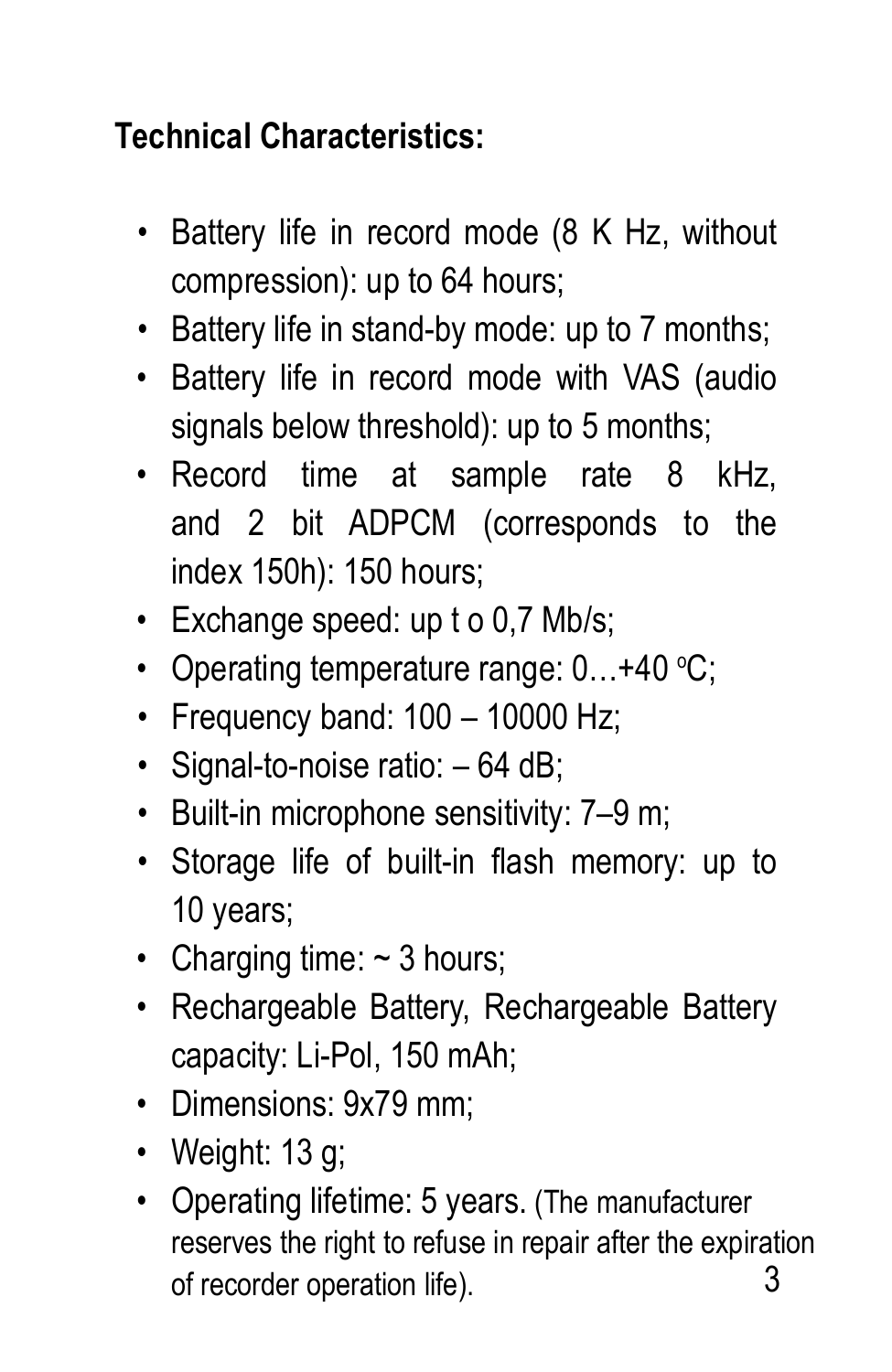#### **The supplied software makes it possible to:**

- save the recorded messages on hard drive in the form of standard sound files (WAV format);
- restore compressed pauses when uploading files onto the drive;
- set the DVR parameters;
- apply password protection of the access to the recorder's settings and information;
- update software.

#### **Recorder's Functional Testing**

Trial recording. Snap the Switch (position 1) to "Record" position. When the recorder starts recording, the LED (position 3) flashes five times. To stop the recording, snap the Switch (position 1) to "Stop" position. When the recorder stops recording, the LED (position 3) flashes once. While recording, two series of LED flashes show the charge of the battery and free memory size (see Operational Manual on the shipped CD for more details). To play back the recording upload the recording onto a hard drive with the help of "Rec Manager" program (on the shipped CD).

**Attention:** Even if not in use, the battery should be either charged at least once a month or taken out of the recorder.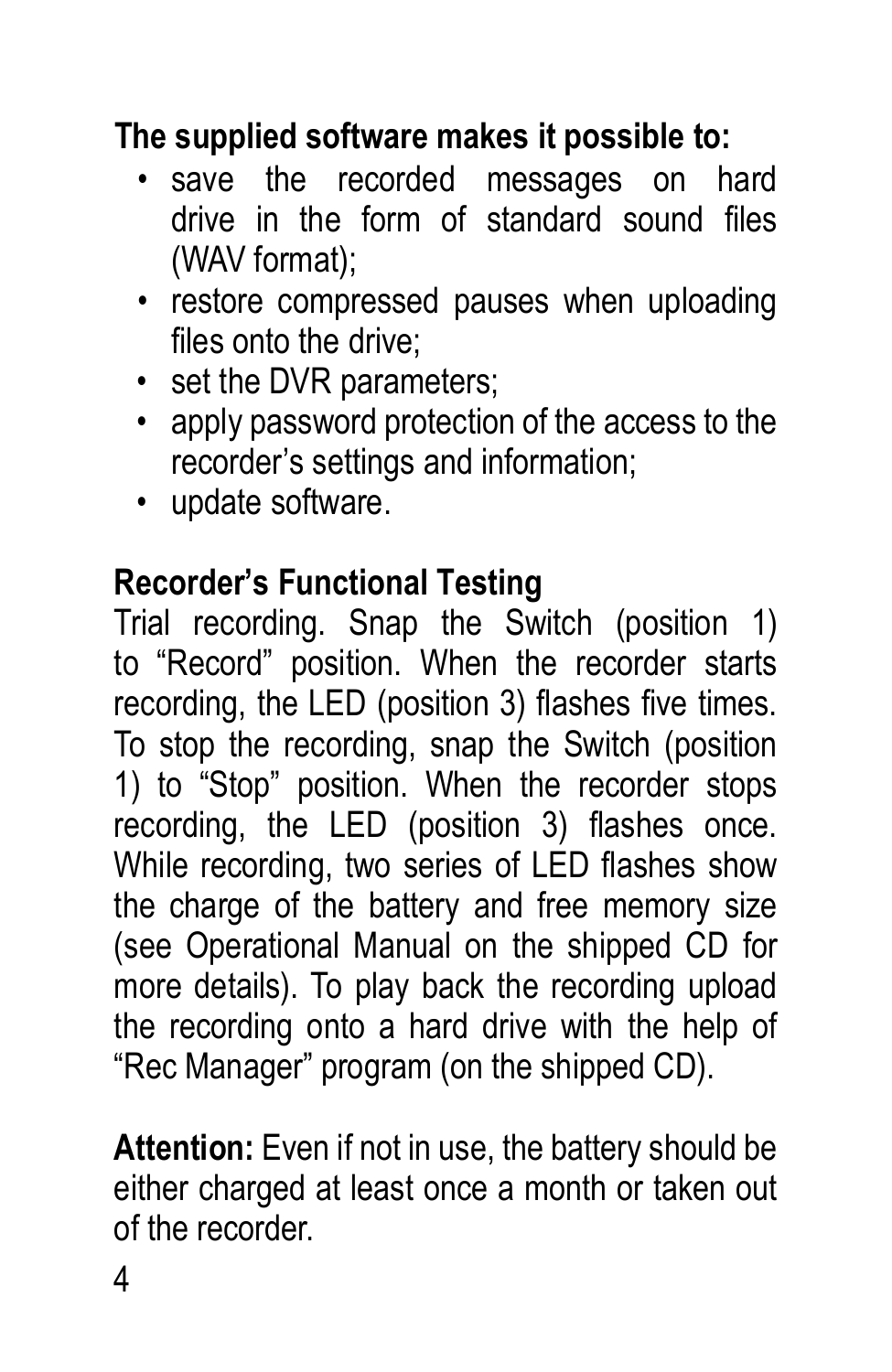## **Battery Charging and Replacement**

The recorder will start charging automatically when connected to USB-connector of the PC by the shipped USB-cable. LED flashes once – the charging starts. While charging, the recorder's LED is flashing gradually with a five-second interval. After the rechargeable battery is fully charged, the LED will flash without intervals. Switch the recorder off the PC. After a short pause, the LED flashes once.

Battery replacement. To replace the battery unscrew the lid (position 5). Take the battery out. Insert the new one into the case (carefully observe the polarity – the positive battery contact is to be upward). Screw the lid (position 5).

### **In Box**

- 1. Recorder (rechargeable battery installed);
- 2. USB cable;
- 3. Software CD;
- 4. Instructions;
- 5. Warranty certificate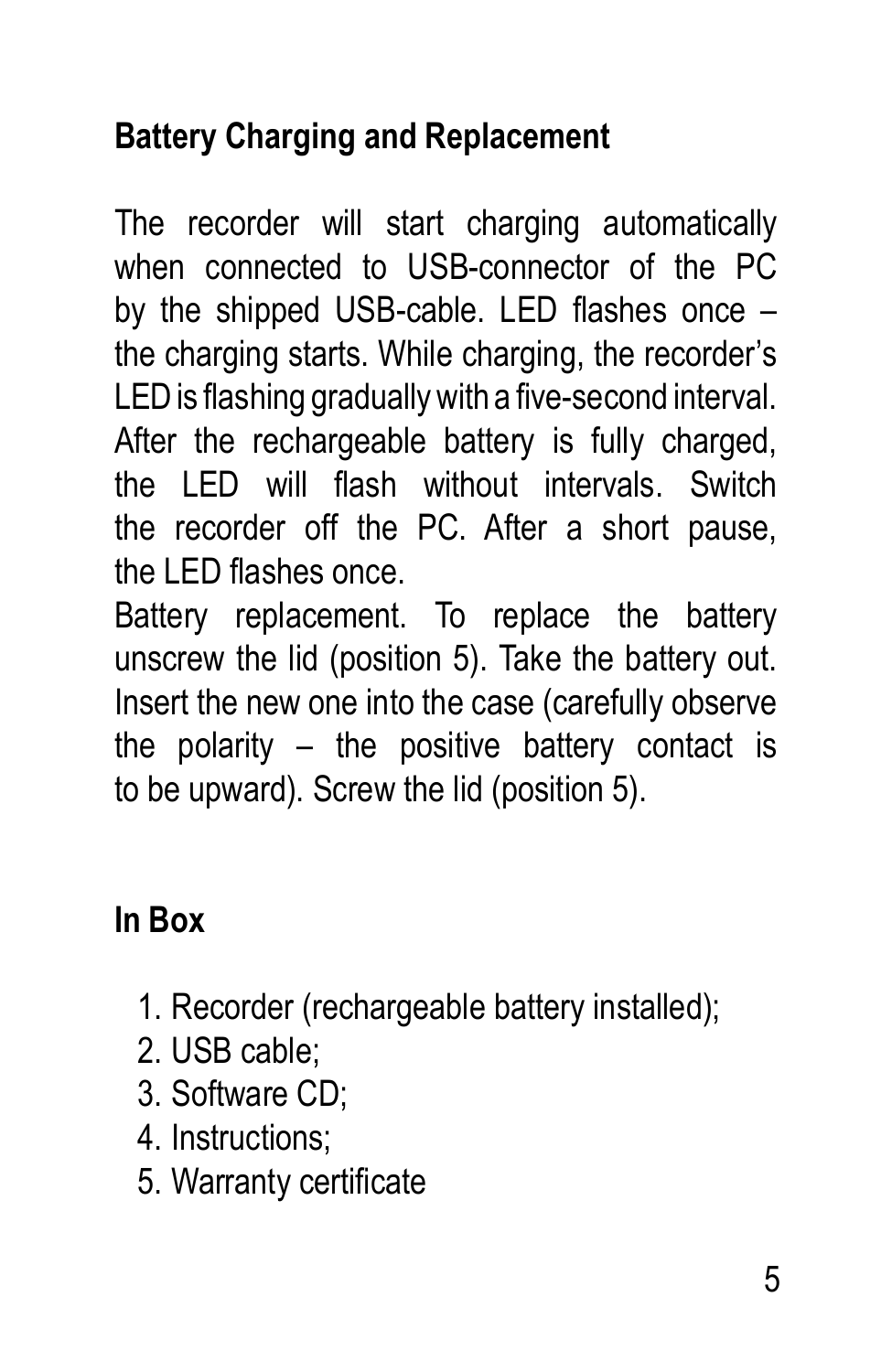#### **Accessories:**

- 1. Remote microphone with compressor  $(+/-6$  dB).
- 2. Programmable remote microphone with AGC system.

For more details see Operational Manual on the shipped CD or Flash. It is also available on our website www.ts-market.com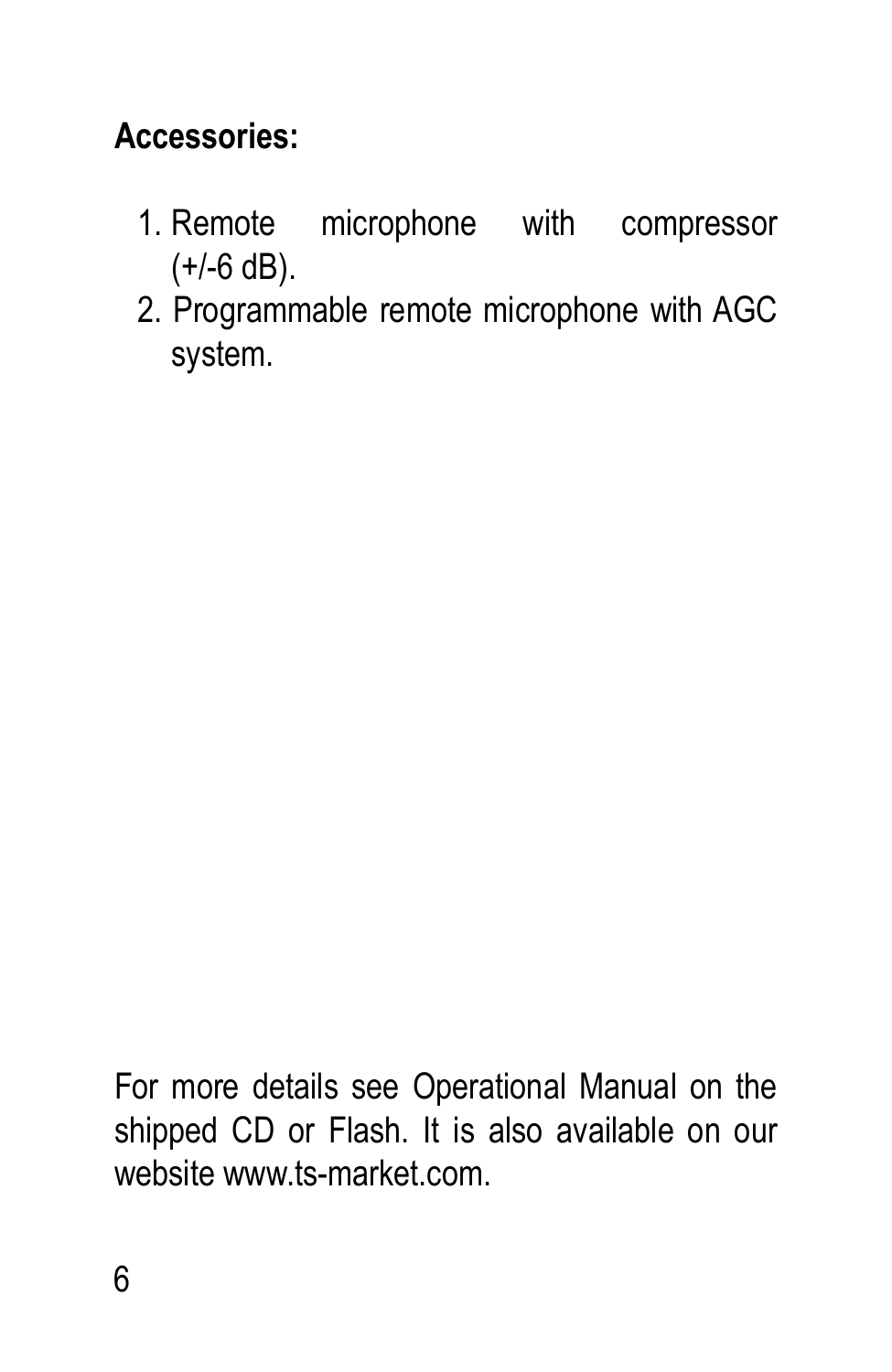### **Manufacturer Warranty Coupon**

Warranty: **The Telesystems Company** provides warranty repair for 1 year from the selling date, but not more than 2 years from the manufacturing date (warranty does not cover batteries). Paid repair is provided within recorder's operation lifetime (5 years).

This warranty is voided if the microphone is:

- improperly used
- mechanically damaged
- received without supplier warranty tag on this document

All questions regarding product exchange and return must be solved with the seller's company according to Protection of Consumers Law.